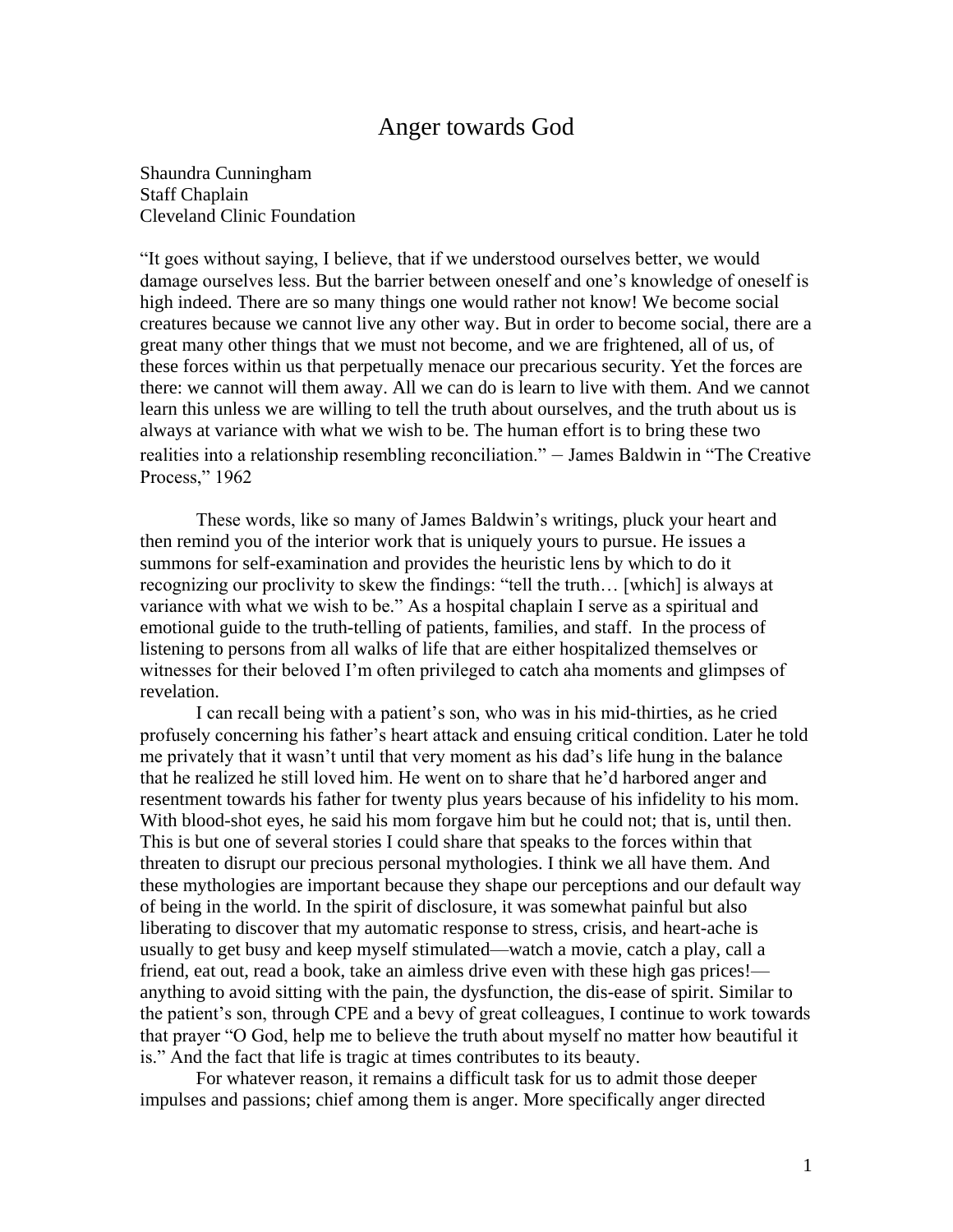towards God. Anger remains a taboo subject unless one is speaking about righteous indignation or prophetic discontent at some injustice or wrongdoing. But often many feel that it is downright blasphemous to have feelings of anger towards the divine. By definition, anger can be defined as a strong feeling of displeasure and belligerence aroused by a wrong. It is generally frowned upon; Albert Einstein along with the sage of Ecclesiastes warns that "anger dwells only in the bosom of fools" and the Buddha stated that "you will not be punished for your anger, you will be punished by your anger." The dominant thread being that anger is not an emotion or experience that should be tolerated let alone sought after in the same way we pursue happiness. Rather the embedded cultural and religious ethos is often that one should resist anger at all costs and if one happens to be in the throes of it, by all means: repent! So, when one adds the dimension of divinity into the equation the waters become even muddier.

I raise the issue of anger towards God based upon my observations in the hospital coupled with its unacknowledged impact on ministers. Beginning first with patients in the hospital who often mention their religious affiliation but then an interesting phenomenon occurs. They will confide these underlying questions, doubts, and anger towards God in my presence but the minute their pastor, rabbi, imam, or zealous family member enters the room the conversation shifts. It's as if one loses face or risks being seen negatively to even voice such utterances. But those feelings are definitely there; ever present and ever nagging. "God I really can't stand you!" "It seems so unfair, how could you let my husband develop this terminal illness?" "If God is real, why so much pain and suffering" While I'm well-versed in myriad Scriptures and theological sayings that can quickly lead one to comfort, hope, and joy in the morning, among others, I think its paramount to sit with the feelings and learn some lessons from the foot of the Cross, so to speak.

In addition to the people we serve and meet who may feel anger towards the divine we, as ministers, also experience the same thing. Perhaps it creates a tension for some to own these sentiments but the force is still there. And the flip-side of anger is usually sorrow or grief, in some capacity. Speaking about mystery of divine pathos and anger Rabbi Abraham Joshua Heschel in his classic, *The Prophets*, states that "God's concern is the prerequisite and source of his His anger." If the inverse is true, then our anger towards God is also rooted in a deep concern. As ministers who've been set apart to be heralds and prophets to and with the people we may get swept away by platitudes such as "God is good all the time" when in actuality we don't really believe it…at least not in certain moments. And even if we do profess it earnestly our lived realities paint another picture. Lack of self-care, unexpressed bitterness that takes residence in our bodies, the existential sicknesses unto death, self-sabotage—so many ways that we don't embody the goodness of God. Terrie Williams' book entitled *Black Pain: It Just Looks Like We're Not Hurting* develops the point further and I especially appreciate her subtitle. We just look like we're not hurting and we look like all is well. I can't neglect W.E.B. DuBois' analysis which still holds true of the peculiar role and authority that black preachers maintain, whether wanted or not, along with all religious leaders that adds pressure to foster and sustain a persona of piety and sagacity. And there's nothing innately wrong with that benchmark but I submit that a Baldwin ethos may be "the more excellent way."

How might our pastoral care, preaching, teaching, and administration shift if we allowed more room for our inner menaces, like anger, to break forth? I love Rainer Maria